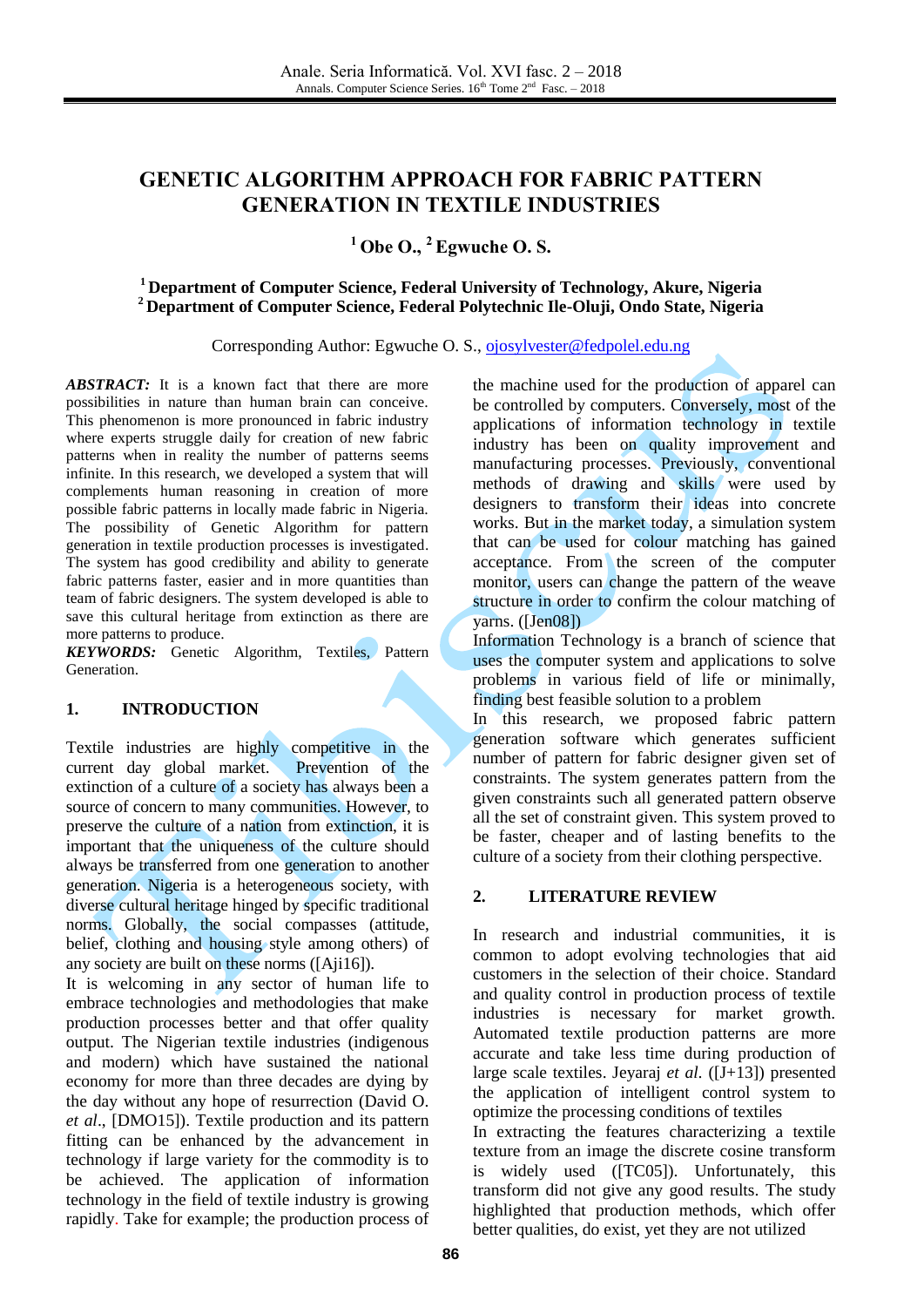Genetic algorithms can be used to solve many problems and complexities in the production processes of textile industries. It can range from the production of textile fibres to apparel design and manufacturing ([A+07]).

[HC03] noted that there exist unconventional methods that have been used for the detection of textile errors. Knit-structure in textile can be determined using distorted grid structures.

Many attempts have been made and many techniques have been used for automated textile defect inspection. Most of them have concentrated on defect detection, while very few have looked into pattern generation for qualitative output ([S+06]).

Currently, the attention on investigating the development cycle of textile products does not commensurate with the increasing demands of the product in the market place and the fashion industry is dynamic with much expectation on the stakeholders of the industry in producing new patterns of fabrics for the changing societies ([Che05]).

It is imperative to harness soft computing tools for accurate pattern generation that guarantee quality output in textile industries. In the existing literature, many published articles considered how knit units or textural defects can be detected in textile fabrics. The purpose is to locate blocks of grid nodes misplaced and to underline the different categories of errors. A set of images are used to identify and classify these errors which also involves preprocessing ([DB07]).

Any designer can come up with a weave structure design through inspiration. However, there are tendencies for the designer to run out of creativity for pattern generation at some times interval. Though, Computer Aided Design is becoming more applicable to pattern generation in the design of fabrics yet, it has not become a complete tool for the textile designer because of its noticeable limitations in automatic colour creation ([Hu09, ZBK10, PSB09]).

Prajakta *et al.* ([PB14]) presented a wavelet based features for defect detection in fabric using genetic algorithm that is anchored on three parts methods. In the first part, the coefficient of subset is obtained using the wavelet transform. In the second part, the suitable subsets are selected through genetic algorithm processes. In the third part, the obtained suitable subsets are applied to other images then defects are detected through genetic algorithm.

Kurniawan *et al.* ([K+14]) carried out a localized study that addressed scheduling problem in textile industries. The study leveraged on the ability of Genetic Algorithm to generate minimum production schedules in the production of fabrics. The level of patronage of any finished fabric products is determined by the production process. Therefore, the scheduling of the production process by the textile industries is very important as getting market for the finished product. Customer satisfaction cannot be maintained if customers' demands are not fulfilled before the time. Making using of good scheduling system will assist producers in textile industries to beat agreed deadline with customers.

[HS08] identified that high utilization of machine and minimum average cycle time can be achieved if the production process in textile industries is well scheduled with low inventory level particularly in high capacity production factories. Nevertheless, the current conventional production development system is not near satisfaction in the current market demands. The study noted that Genetic Algorithm (GA) can serve as an alternative method in managing production scheduling for maximum output. Kleinheinz ([Kle13]) highlighted that the production process in textile factories basically works in two main processes that include tubular process but with different working flows and open width process. In tubular process, the fabric remains in tubular form throughout the entire production line while in open width process, the fabric is slit open immediately it leaves the knitting unit for energy and chemical conservation. Guruprasad and Behera ([GB10]) presented the application of soft computing tools to the enhancement of textile processes and products. The paper noted that with soft computing techniques, fibre classification, colour grading, yarn and property prediction, and classical garment design and manufacturing become more flexible and easier.

## **3. SYSTEM DESIGN**

The System Architecture consists of three major modules which are User Interface, Fabric Feature Production by Genetic Algorithm and Graphics Representation of Pattern Generated.

Figure 3.1 is the architecture that illustrates the production schemes of fabric design. The architecture comprises two search mechanisms; one is used to determine the weaving parameters and the other one is used to search for the weave structure. The search for the combination of unknown weaving parameters (e.g., N1, N2, n1, and n2) based on the cost considerations earlier defined (i.e., total weight of material yarn) can proceed under both known width and length of a loom. The expected output presented by the weave structure and the colour layout of yarns can be generated and determined by using components of the weave structure.

The user interface of the system consists of administrative tool needed in interacting with the software. It contains form fill interface which the user uses to select the constraint on the fabric needed to be designed, choosing of minimum number of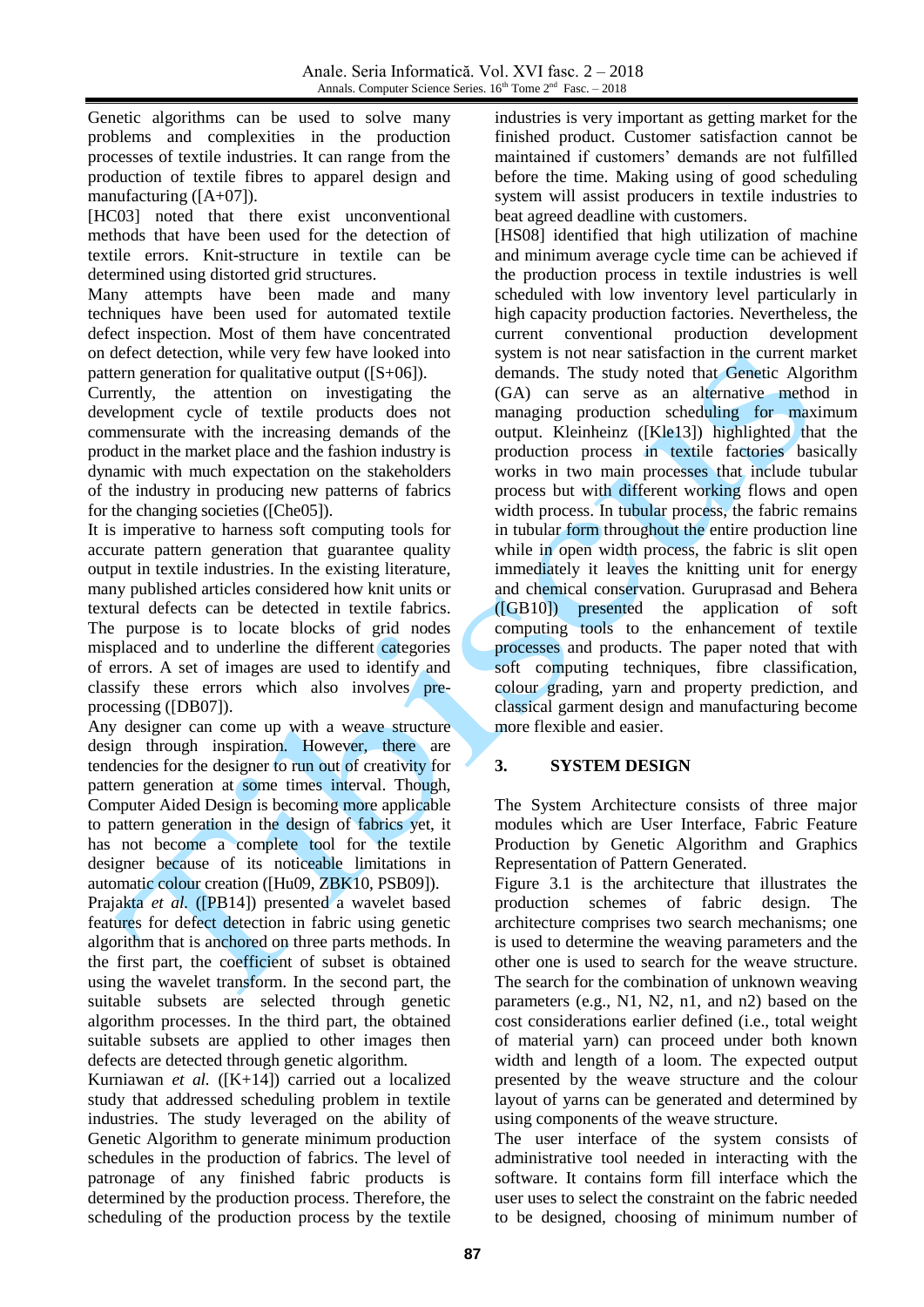iteration (in GA, number of generation) and user preferences about basic setting of the software. The choice of constraint of the user makes up the initialize population of the individuals which will be used in the Genetic Algorithm for the best fabric feature generation.

From the system interface, user can select any of the eight chromosomes for which the pattern is to be generated and also attributes weight to the chromosomes. Each chromosome has list of possible genes which are indexed from 1 to n where n is the number of gene for a chromosome.



The processing flow of the proposed system is shown in Figure 3.2. The proposed GA integrated system can facilitate the tasks of fabric patterns designers in the production of new and appropriate solutions that suit the demands of the end users of the products.

## **3.1 Generation of Best Fabric**

Genetic algorithm is used to generate the best fabric that is suitable for the users' preference.

The basic steps of the GA algorithm used for these design can be described as follows:

- i. Initialize population: The generation of initial population through the set of constraints that the user chooses in form-fill interface.
- ii. Birth of new Individuals from the current populations: The two basic process of birth of new individual is via Mutation or Crossover.
	- a. Crossover: 2-point crossover was performed on the parents to create new individuals.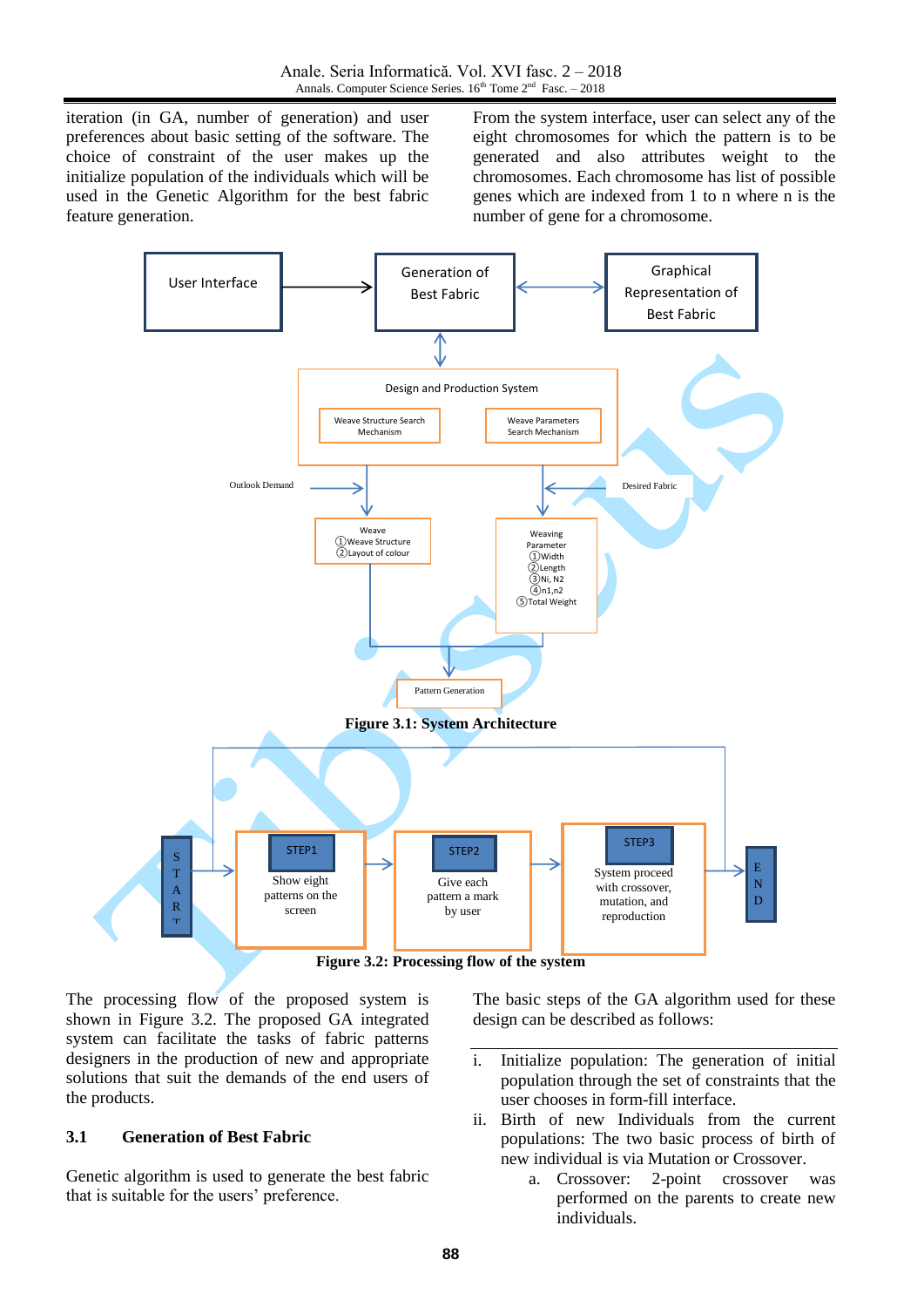- b. Mutation: it produces new individual by changing the gene of a particular chromosome randomly.
- iii. Evaluate: calculate the fitness of each individuals in the population. The fitness function used for this research is given by:

$$
F = \sum_{i=1}^{N} W_i V_i \tag{3.1}
$$

Where  $F=$  fitness of the individual

- *N*= Number of chromosomes
	- *Wi*= Weight of chromosome i

 $V_i$ = Index of gene i

- iv. Choice parents: select individuals with best fitness from the population to be the parents of the next generation.
- v. If number of iteration not reached go to step 2
- vi. Exit and return best individual so far.

In order to identify the error, the GA algorithm used a special fitness function based on a template matching score. The *k*-th chromosome was expressed by using the form:

$$
\mathcal{C}_k = (x_k, y_k, \alpha_k) \tag{3.2}
$$

The chromosomes encode both, the angle  $(\alpha)$  of rotation and the centre position  $(x, y)$  of the template. In this template the background takes the value 0 and the pattern takes the value 1. The appearance of the individual chromosomes will be in two dimensional matrices represented in the equation given below.

f itness $_{k}=\sum_{i=-8}^{8}\sum_{j}^{8}$  $pattern(i + 8, j + 8, a_k)$  The smaller values of total make span indicates better result. In minimizing the objective function and maximizing the fitness function, equation 3.4 is used to establish the relationship between the objective function and the fitness function.

$$
F(x) = \frac{1000}{1 + f(x)^{I}}
$$
 (3.4)

Where:

 $F(x)$  = fitness function.

 $f(x)'$  = the objective function.

At the early stage, the application will create several parents whose chromosomes are randomly taken from the task matrix. Parents with low fitness value (defect) will be eliminated and will not be used to breed new offspring (pattern) based on its fitness function.

#### **4. RESULT AND DISCUSSION**

Selection operator was used to simulate the natural evolution. Chromosomes with high fitness were selected for crossover for faster convergence to best solution but chromosomes with low fitness were selected for mutation. In this paper, Roulette wheel selection was used to select the individuals

So far, the system has been generating the best fabric as a background task. In this phase of the system, the graphical representation of the fabric generated is rendered on the screen where the user can see the best choice of fabric production of the system. The graphic rendering is accomplished by the Java 2D Package which is sufficient enough to render any forms of graphics for this system.



**Figure 4.1: Pattern generated by the system**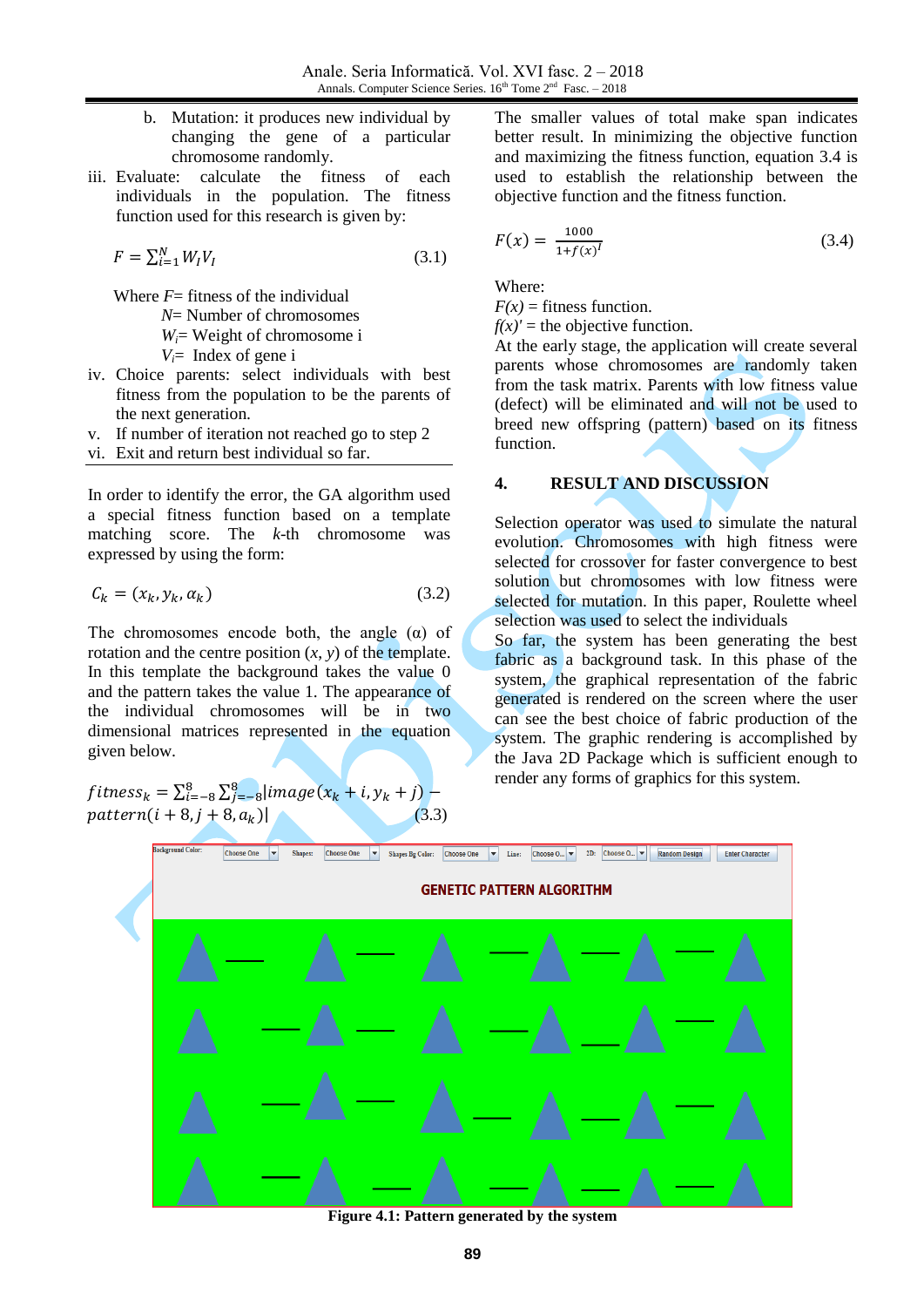

**Figure 4.2: Pattern generated by the system**

The system generated many solution sets that consist of pattern parameters which are obtained in a short time and can confidently assist the designer in creating a satisfying and innovative fabrics pattern. The System was developed by Java Programming Language.

#### **CONCLUSION**

In improving the quality of final products manufacture in textile industry, there is a need to embrace opportunities that information technology revolution offers for enhanced quality production. With the manipulation of similarities (schemas), genetic algorithm has reduced the complexity of pattern generation problem. In the implementation process, short schemas with low rank and with good fitness were selected, recombined and re-selected again for improve performance. With this system, a fabric designer can efficiently determine the best fit for colours and patterns. During pattern design, the GA mechanism would facilitate a user to obtain the best combinations of pattern parameters during design stage. The cost and time used to produce samples at design stage before the final products is pretty eliminated. The creativity of designers for large scale production of patterns is enhanced with the system. Therefore, manufacturers that make use of the system can rarely run out of inspirations. Fabric designers can obtain the best combination with GA integrated pattern generation if appropriate combination sets of the pattern parameters are selected.

#### **REFERENCES**

[Aji16] **Ajila K. O.** - *An Appraisal of Traditional Woven Fabric Production in South-western Nigeria*. European

Journal of Sustainable Development. 5, 1, pp. 63-76, 2016.

[A+07] **Amin A. E., El-Geheni A. S., El-Hawary I. A., El-Beali R. A.** - *Detecting the fault from spectrograms by using genetic algorithms techniques*. AUTEX research journal. 7(2). 80-88, 2007.

[Che05] **Chen Z.** - *Fashion clothing supply chain management, Britain to China*, Textile Asia, Vol. 36, pp. 53-56, 2005.

[DB07] **Dobrea D. M., Blaga M.** - *Genetic Algorithm for Textile Pattern Recognition*. 34<sup>th</sup> Aachen International Textile Conference, 2007.

[DMO15] **David O. M., Michael O. F., Olusegun J. A.** - *Nigeria Textile Industry: A Tool for Actualising Economic Stability and National Development*, European Journal of Business and Social Sciences, Vol. 4, No. 08, November. P.P. 331 – 344, 2015.

[GB10] **Guruprasad R., Behera B. K.** - *Soft Computing in Textiles*. Indian Journal of Fibre and Textile Research, 2010.

[Hu09] **Hu Z.-H.** - *A hybrid system based on neural network and immune coevolutionary algorithm for garment pattern design optimization*, Journal of Computers, Volume 4, Issue 11, November, pp. 1151-1158, 2009.